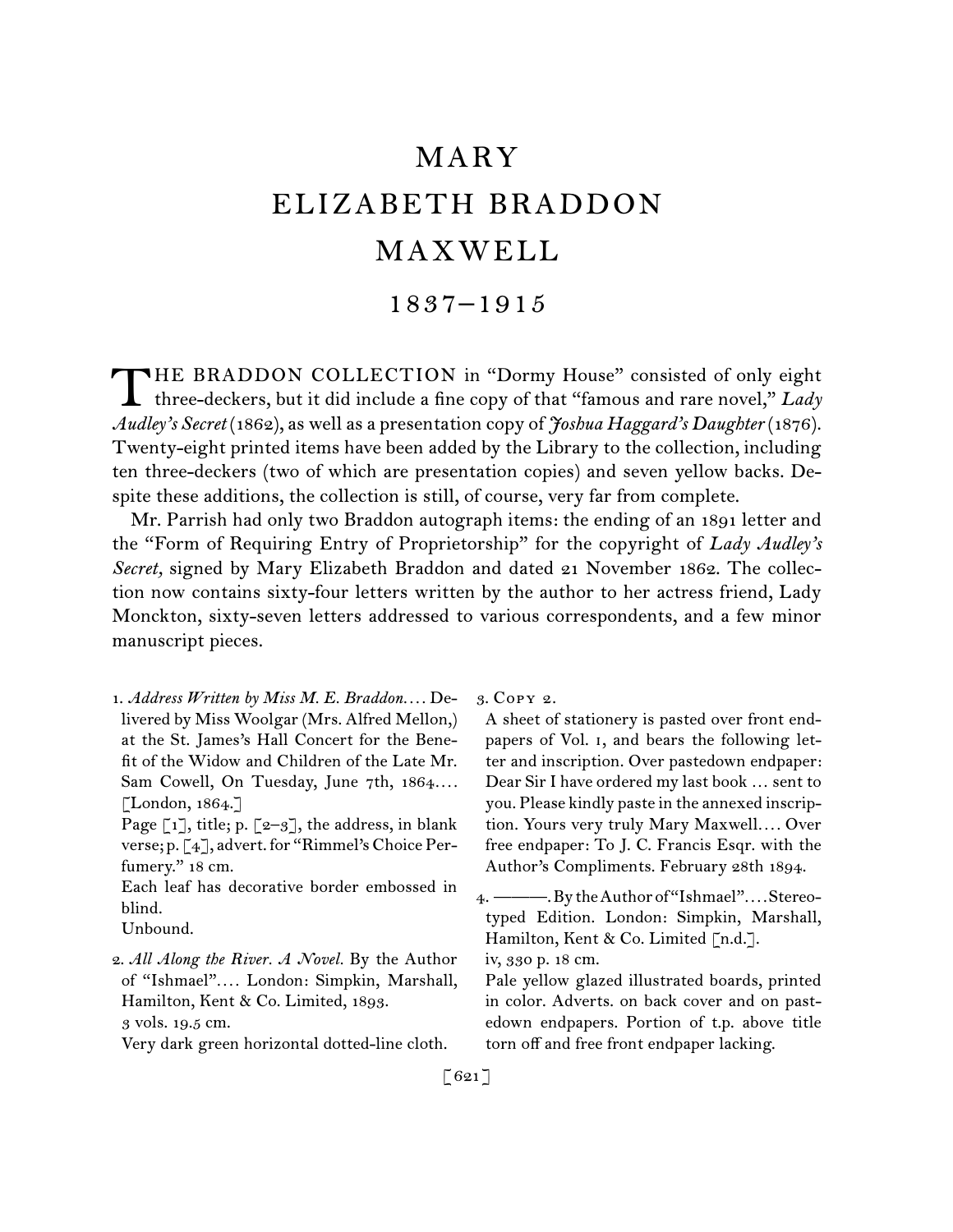5.  *Asphodel. A Novel.* By the Author of 'Lady Audley's Secret'*. . . .* London: John and Robert Maxwell [1882?].

379 p. Front. 18.5 cm.

The frontispiece is by H. French.

Grayish yellowish brown German marbled boards. Vellum spine and corners. Two leather labels, one black, one red, on spine. T.e.g.

Adverts.,  $\lceil 4 \rceil$  p. at back.

Inscribed on t.p.: M. E. Braddon.

- Inscribed on front flyleaf: to Mrs. Ridley-Smith with cordial greetings from M. E. Braddon Hamburg—August 30th 1904.
- 6.  … *Aurora Floyd.* Traduit de l'Anglais par Charles Bernard Derosne avec le Concours de l'Auteur*. . . .* Paris: Librairie de L. Hachette et Cie, 1863.

2 vols. 18 cm.

At head of title: Miss M. E. Braddon.

Dark yellowish brown German marbled boards. Blackish green leather spine. Sprinkled edges, brown. Bluish gray shell marbled endpapers. Book label of Bibliothèque de la Motte.

7.  *Birds of Prey. A Novel.* By the Author of "Lady Audley's Secret"*. . . .* London: Ward, Lock, and Tyler, 1867.

3 vols. 19.5 cm.

Dark yellowish green moiré vertical rib cloth, covers blocked in blind, spine blocked in gold.

8.  … *Le Capitaine du Vautour.* Traduit de l'Anglais par Charles Bernard Derosne avec l'Autorisation de l'Auteur. Paris: Librairie de L. Hachette et Cie, 1863.

[3], 360 p. 18 cm.

At head of title: Miss M. E. Braddon.

Translation of *The Captain of the Vulture.*

Black German marbled boards. Black leather spine. Sprinkled edges, brown. Dark blue shell marbled endpapers.

Book label of Bibliothèque de la Motte.

9.  *Charlotte's Inheritance. A Novel.* By the Author of "Lady Audley's Secret"*. . . .* London: Ward, Lock, and Tyler, 1868.

3 vols. 19.5 cm.

Dark yellowish green moiré vertical rib cloth, covers blocked in blind, spine blocked in gold. Book label of Lady Dorothy Nevill.

10.  *The Christmas Hirelings.* By M. E. Braddon. Illustrated by F. H. Townsend. London: Simpkin, Marshall, Hamilton, Kent & Co. Limited, 1894.

261, [1] p. Front., illus. 20 cm.

Light brown smooth cloth covers, with the vignette on p. 34 printed in red on front cover, greenish blue embossed cloth spine, blocked in gold. Bluish gray patterned endpapers.

Adverts., [1] p., and "A Select List of Recent Publications," 8 p., at back.

11.  *The Cloven Foot. A Novel.* By the Author of 'Lady Audley's Secret'*. . . .* London: John and Robert Maxwell [1879].

3 vols. 19.5 cm.

First issue, with "J. & R. Maxwell" at foot of spine.

Very dark green vertical dotted-line cloth.

12.  *The Day Will Come. A Novel.* By the Author of "Lady Audley's Secret"*. . . .* London: Simpkin, Marshall, and Co. [1889].

3 vols. 19.5 cm.

Very dark green vertical dotted-line cloth.

Inscribed on halftitle of Vol. i: Mrs. Ellicott with the Author's kind regards. June 26th 1890.

13.  *Dead-Sea Fruit. A Novel.* By the Author of "Lady Audley's Secret"*. . . .* London: Ward, Lock, and Tyler, 1868.

3 vols. 19.5 cm.

On t.p. of Vols. I and II: Fifth Edition.

Deep purplish blue moiré horizontal rib cloth, spine blocked in gold.

14.  *Eleanor's Victory.* By M. E. Braddon*. . . .* London: Tinsley Brothers, 1863.

3 vols. 19.5 cm.

Dark green diagonal dot and ribbon cloth.

Adverts.,  $\lceil 2 \rceil$  p. at back of Vols. I and II. "List of New Works,"  $[4]$  p. at back of Vol. III.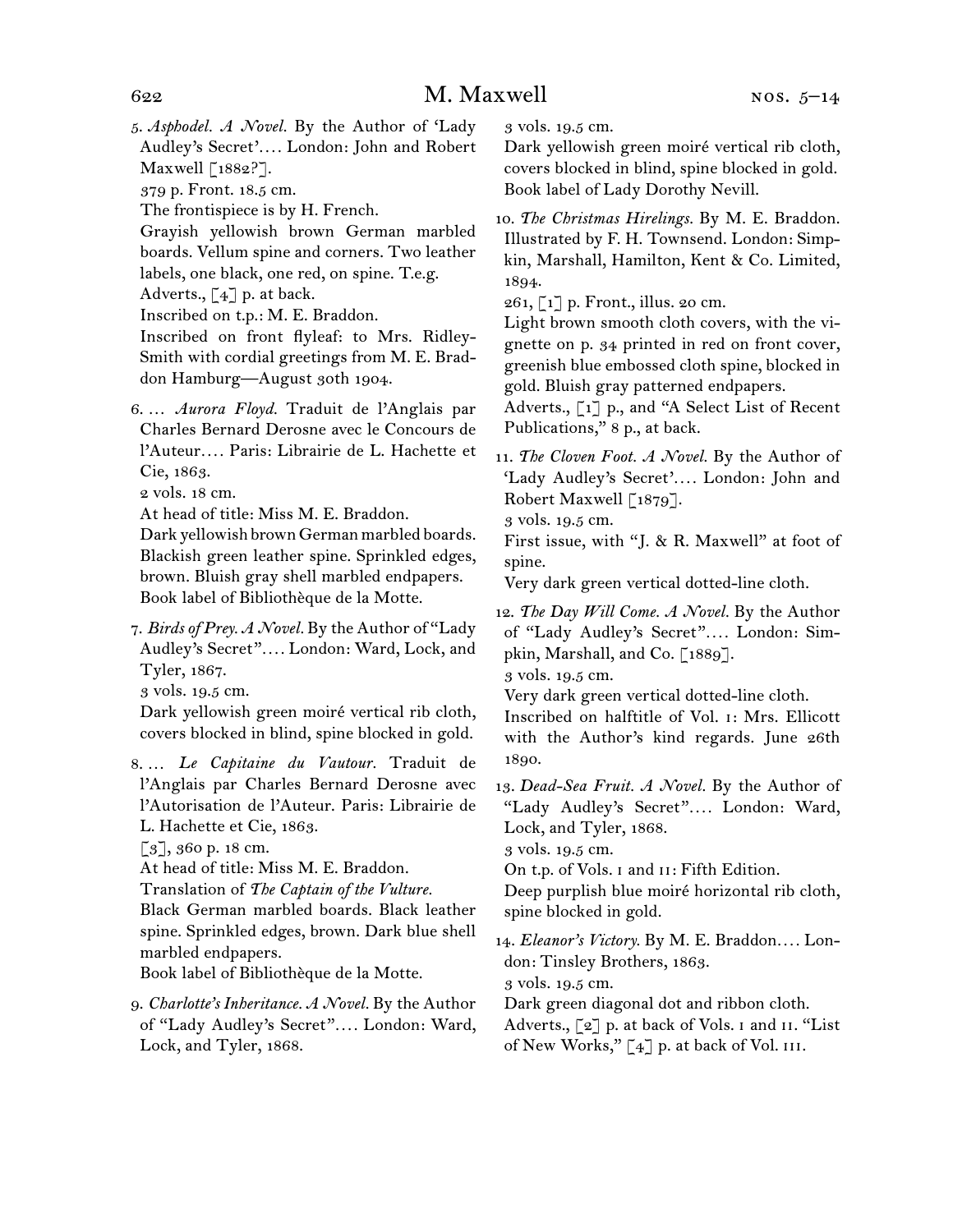- 15.  *The Fatal Three. A Novel.* By the Author of "Lady Audley's Secret"*. . . .* Stereotyped Edition. London: Simpkin, Marshall, and Co.  $\lceil n.d.\rceil$ .
- 351 p. 18 cm.

Light yellow glazed illustrated boards, printed in color. Adverts. on back cover. Book label of Anthony Newnham.

16.  *Gerard; or, The World, the Flesh, and the Devil. A Novel.* By the Author of "Lady Audley's Secret"*. . . .* London: Simpkin, Marshall, Hamilton, Kent & Co. Limited, 1891.

3 vols. 19.5 cm.

Very dark green vertical dotted-line cloth.

Inscription on t.p. of Vol. i: With the Author's Compliments.

17.  *Hostages to Fortune. A Novel.* By the Author of 'Lady Audley's Secret'*. . . .* London: John Maxwell and Co., 1875.

3 vols. 19.5 cm.

Very dark green vertical dotted-line cloth. Label removed from front cover of each vol.

18.  *Ishmael. A Novel.* By the Author of "Lady Audley's Secret"*. . . .* London: John and Robert Maxwell [1884]. 3 vols. 19.5 cm. Very dark green vertical dotted-line cloth. Bookplate of Walter Radclife.

19.  *Joshua Haggard's Daughter. A Novel.* By the Author of 'Lady Audley's Secret'*. . . .* London: John Maxwell and Co., 1876.

3 vols. 19.5 cm.

Very dark green vertical dotted-line cloth. Inscribed on free front endpaper of Vol. i: From the Author Mr. C Griffith.

20.  *Lady Audley's Secret.* By M. E. Braddon*. . . .*  London: Tinsley Brothers, 1862. 3 vols. 19.5 cm.

Dark purplish blue vertical dot and line cloth, covers blocked in blind, spine blocked in gold.

"List of New Works," 6 p. at back of Vol. III.

21.  *The Lady's Mile. A Novel.* By the Author of "Lady Audley's Secret"*. . . .* Stereotyped Edition. London: Simpkin, Marshall, Hamilton, Kent & Co., Limited, 1892.

iv, 364 p. 18 cm.

Pale yellow glazed illustrated boards, printed in color. Adverts. on back cover and on pastedown endpapers.

22.  *Like and Unlike. A Novel.* By the Author of "Lady Audley's Secret"*. . . .* London: Spencer Blackett (Successor to J. & R. Maxwell) [1887]. 3 vols. 19.5 cm.

Very dark green vertical dotted-line cloth.

23.  *London Pride; or, When the World Was Younger.* By M. E. Braddon*. . . .* [London: Simpkin, Marshall, Hamilton, Kent & Co. Ltd., 1896.]

vii,  $[1], 511, [1]$  p. 21 cm.

Blackish green vertical rib cloth, with a floral decoration blocked in green and pink on front cover, spine blocked in gold. T.e.g.

24.  *Lost for Love: A Novel.* By the Author of 'Lady Audley's Secret'*. . . .* London: Chatto and Windus, 1874.

3 vols. in 1. 18.5 cm.

Very dark yellowish green vertical dot and line cloth.

25.  *Mohawks. A Novel.* By the Author of "Lady Audley's Secret"*. . . .* London: John and Robert Maxwell  $\lceil 1886 \rceil$ .

3 vols. 19.5 cm.

Very dark green vertical dotted-line cloth.

26.  *One Life, One Love. A Novel.* By the Author of "Lady Audley's Secret"*. . . .* London: Simpkin, Marshall, Hamilton, Kent & Co. Limited, 1890.

3 vols. 19.5 cm.

Very dark green vertical dotted-line cloth. Label removed from front cover of Vol. ii.

27.  *Phantom Fortune. A Novel.* By the Author of "Lady Audley's Secret"*. . . .* London: John and Robert Maxwell, 1883.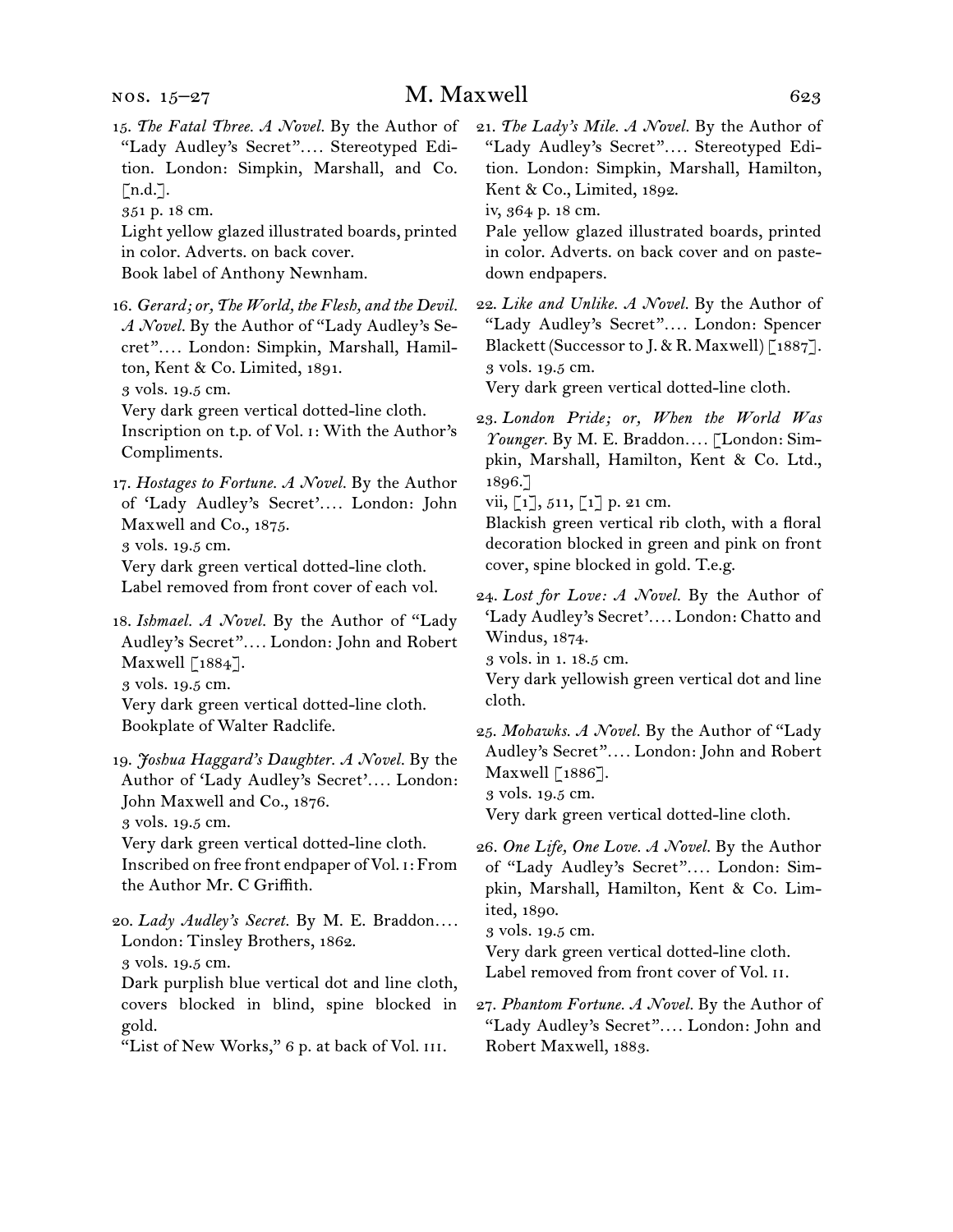3 vols. 19.5 cm.

- Very dark green dotted-line cloth; Vols. i and iii horizontal, Vol. ii vertical. Bookplate of John Aird.
- 28.  *Rough Justice.* By M. E. Braddon*. . . .* [London: Simpkin, Marshall, Hamilton, Kent & Co. Ltd., 1898.]
- viii, 392 p. 20 cm.
- T.p. printed in black and red.

Deep red diagonal very fine rib cloth, with a leaf pattern in a rectangular panel blocked in blind on front cover, spine blocked in gold. "Miss Braddon's Novels,"  $14$ , [1] p. at back.

29.  *Sons of Fire. A Novel.* By the Author of "Lady Audley's Secret"*. . . .* Stereotyped Edition. London: Simpkin, Marshall, Hamilton, Kent & Co. Limited  $[n.d.]$ .

iv, 332 p. 18 cm.

Light yellow glazed illustrated boards, printed in color. Adverts. on back cover and on pastedown endpapers.

Inscription dated 1896 on t.p.

30.  *The Story of Barbara; Her Splendid Misery, and Her Gilded Cage. A Novel.* By the Author of 'Lady Audley's Secret'*. . . .* Stereotyped Edition. London: John and Robert Maxwell [n.d.]. 320 p. 18 cm.

Light orange yellow glazed illustrated boards, printed in color. Adverts. on back cover.

31.  *Thou Art the Man. A Novel.* By the Author of "Lady Audley's Secret"*. . . .* Stereotyped Edition. London: Simpkin, Marshall, Hamilton, Kent & Co. Limited [n.d.].

vi, 340 p. 18 cm.

Light yellow glazed illustrated boards, printed in color. Adverts. on back cover. Free endpapers lacking.

Adverts.,  $3, \lceil 1 \rceil$  p. at back.

32.  … *Under the Red Flag. A Story.* By the Author of 'Lady Audley's Secret'*. . . .* Illustrated by Henry Frenc[h]*. . . .*

In *The Mistletoe Bough* [Christmas Annual 1883]. London: John & Robert Maxwell.

104 p. Front., plates. 22.5 cm.

*Under the Red Flag* comprises the entire issue.

Illustrated wrappers, blue, yellow, green, and black on white. Adverts. on inside front and inside and outside back wrappers.

"The Mistletoe Bough Advertiser," Nov. 1883, 24 p. at front.

33.  *The Venetians. A Novel.* By the Author of "Lady Audley's Secret"*. . . .* London: Simpkin, Marshall, Hamilton, Kent & Co. Limited, 1892.

3 vols. 19.5 cm.

Very dark green vertical dotted-line cloth.

Stamped on t.p. of Vol. i: With the Publishers' Compliments.

Bookplate of J. M. Sagar-Musgrave.

34.  ———. By theAuthor of "LadyAudley's Secret"*. . . .* Stereotyped Edition. London: Simpkin, Marshall, Hamilton, Kent & Co. Limited, 1893.

iv, 348 p. 18 cm.

Light orange yellow glazed illustrated boards, printed in color. Adverts. on back cover and on pastedown endpapers.

Book label of Anthony Newnham.

### contributions

35.  *The Autographic Mirror: Autographic Letters and Sketches of Illustrious and Distinguished Men of Past and Present Times; Sovereigns, Statesmen, Warriors, Divines; Historians, Lawyers; Literary, Scientific, Artistic, and Theatrical Celebrities.* London and New York: Cassell, Petter, and Galpin [1864–66].

4 vols. Illus. Vols. i–ii, 41.5 cm.; Vols. iii–iv, 32 cm.

Feb. 20, 1864 – June 1866.

Vols. I and II in English and French.

The periodical consists of two sections: autographs (and some drawings) in facsimile and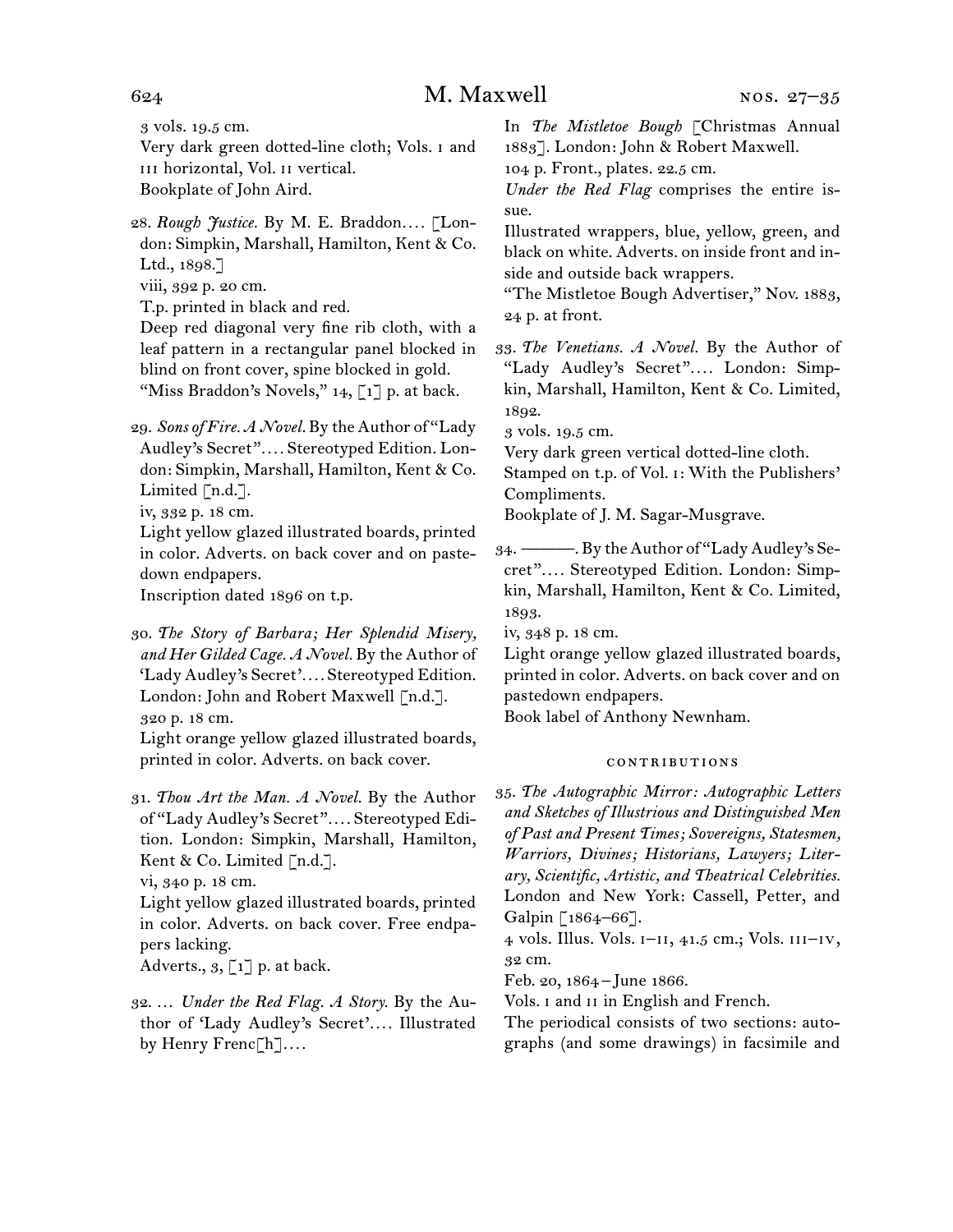nos. 35–41

brief biographical or anecdotal sketches about the contributors.

A leaf of the autograph manuscript of Mary Elizabeth Braddon's *Sir Jasper's Tenant,* Vol. iii, 1st section, p. 189.

"Biographical Notice" concerning Miss Braddon, Vol. III, 2nd section, p. 99.

Dark green sand cloth, blocked in blind.

Bookplate of Alfred Charles Twentyman in Vols. iii and iv.

In THACKERAY collection  $\lceil w \rceil \leq 267 \rceil$ .

36.  *The Best Hundred Books: Containing an Article on the Choice of Books by Mr. John Ruskin, a Hitherto Unpublished Letter by Thomas Carlyle, and Contributions from H.R.H. the Prince of Wales* [and others]*. . . .* Boston: De Wolfe, Fiske & Co. [1889].

31 p. 28 cm.

Caption title: The Best Hundred Books. By the Best Judges. Pall Mall Gazette "Extra"*. . . .* (New and revised edition.)

Letter from M. E. Braddon, p. 12.

Light orange wrappers. Adverts. on inside front and inside and outside back wrappers. "Retail price-List … 1889," 12 p. at back.

In collection  $\lceil$  wc 271].

37.  *Charles Dickens. Some Personal Recollections and Opinions.* By Thomas Hardy … M. E. Braddon [et al.]*. . . .*

In *The Bookman,* Vol. 41, No. 245, Feb. 1912, "Dickens Centenary Number." London: Hodder & Stoughton.

Pages 246–255. Illus. 33 cm.

"Miss M. E. Braddon and the influence of Dickens," by Mary Maxwell (M. E. Braddon), p. 249.

White illustrated wrappers, printed in light orange brown.

In DICKENS collection [CD 793].

38.  *Golden Treasures of Poetry, Romance, and Art.* By Eminent Poets, Novelists, and Essayists. Illustrated. Boston: William F. Gill and Company, 1876.

 $\lceil 2 \rceil$ , 360 p. Front., plates, illus. 21 cm.

Illustrated by A. B. Houghton, E. M. Wimperis, J. H. Dell, and others.

"Old Rudderford Hall," by Miss M. E. Braddon, p. [101]–136; "The Scene-Painter's Wife," by M. E. Braddon, with an illustration by W. Small, p. [253]–267.

Dark yellowish green diagonal fine rib cloth, front cover blocked in black, spine blocked in black and gold. Bevelled boards. T.e.g. In collins collection [wc  $289$ ].

39.  *King Albert's Book: A Tribute to the Belgian King and People from Representative Men and Women Throughout the World.* [London]: The Daily Telegraph, in conjunction with The Daily Sketch, The Glasgow Herald, and Hodder and Stoughton [Introduction 1914].

187, [1] p. Front., plates (mostly colored, mostly mounted), music. 28 cm.

T.p. printed in pale green and olive.

"This book is sold for the benefit of the Daily Telegraph Belgian Fund."

Introduction signed Hall Caine and dated Christmas 1914.

"What can I say of Albert, the King?" by Miss Braddon, p. 112.

White smooth cloth, with on front cover a decorative border and at upper left the King's monogram in a design, all blocked in very dark bluish green, spine blocked in very dark bluish green.

40.  Copy 2.

Inscribed in the hand of the King of the Belgians on free front endpaper: To Dr. & Mrs. Hibben With hearty thanks for […] mufflers & other comforts for our Soldiers. Christmas 1914.

41.  Copy 3.

28.5 cm.

Probablyalaterissue.Withoutthedate"Christmas 1914" at the end of the Introduction.

Strong brown flexible morocco, with the monogram design as above, but blocked in gold, and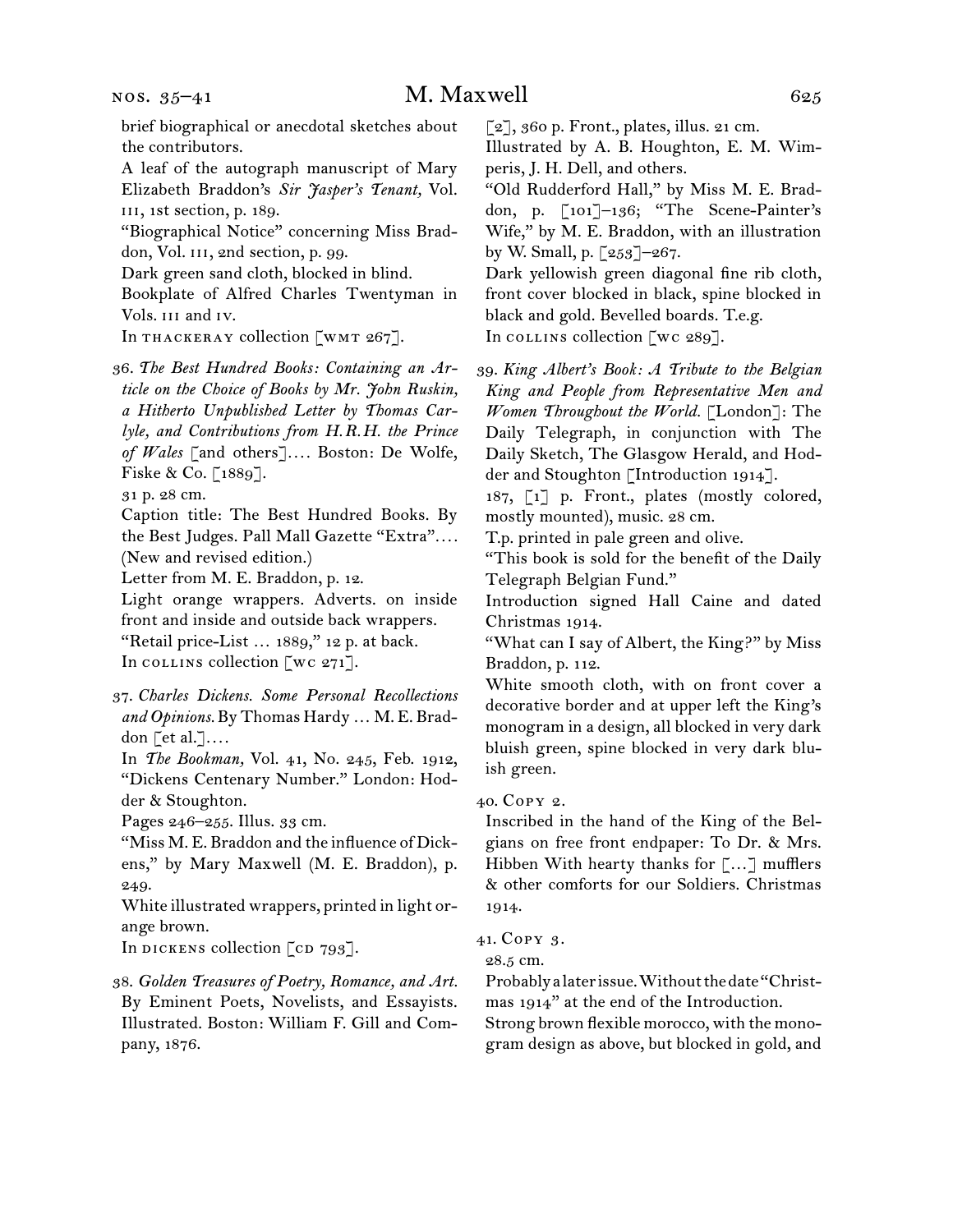with only a single-rule border in blind rather than the decorative border. T.e.g. All  $\beta$  copies in HARDY collection [HA  $382-$ 384]. 42.  ———. New York: Hearst's International Library Co  $\lceil 1915 \rceil$ . 187, [1] p. Front., plates (mostly colored, mostly mounted), music. 28 cm. T.p. printed in pale green and olive. On front cover: Authorized Edition. "What can I say of Albert, the King?" by Miss Braddon, p. 112. Dark greenish gray cloth, blocked as Copies 1 and 2 of the English edition, but in blind and yellowish white. Leaf following free front endpaper torn out. In HARDY collection  $\lceil$  HA 385]. 43.  *Letters Addressed to A. P. Watt.* London: A. P. Watt & Son, 1894. xv, 107, [1] p. 17.5 cm. T.p. printed in black and red. Letter "From 'Miss Braddon' (Mrs. Maxwell)," March 16th, 1893, p. 9. Yellowish white illustrated wrappers, printed in green. In collins collection [wc 299]. 44.  *My First Book. The Experiences of … M. E. Braddon. . . .* With an Introduction by Jerome K. Jerome and 185 Illustrations. London: Chatto & Windus, 1894. xxiv, 309 p., 1 leaf. Front., illus., facsim. 21 cm.

The illustrations are by A. S. Boyd, G. H. Sydney Cowell, A. Hugh Fisher, George W. C. Hutchinson, E. M. Jessop, and other artists, and include as well reproductions of photographs.

" 'The Trail of the Serpent,' " by M. E. Braddon, p. 109–122.

Greenish blue buckram, with on the front cover a quill pen and inkwell blocked in black and silver, a circular boss in gold, and 18 spaced horizontal rules in black. Floral-patterned endpapers, light olive gray on white.

"A List of Books," April 1894, 32 p. at back. Bookplate of Abram Skidmore [and] Ida Crabbe Post.

45.  ———*. . . .* With an Introduction by Jerome K. Jerome and 185 Illustrations. Philadelphia: J. B. Lippincott Company, 1894.

xxiv, 309 p. Front., illus., facsim. 21 cm.

Sheets of the English edition with a new t.p., no printer's imprint on verso of halftitle nor on p. 309, no publisher's device on recto of final leaf, and no adverts.

Binding and endpapers as English edition.

Book label of Edward S. Marsh, dated A.D. 1907. Dec.

46.  ———*. . . .* With an Introduction by Jerome K. Jerome. A New Edition, with 185 Illustrations. London: Chatto & Windus, 1897.

xxiv, 309 p., 1 leaf. Front., illus., facsim. 21 cm.

Printed from the plates of the first edition.

Deep pink buckram, with, blocked on the front cover, only the quill pen in black and silver and the circular boss in gold. Plain white endpapers.

"A List of Books," April 1894, 32 p. at back. All 3 editions in STEVENSON collection. *Catalogue,* Part iii, Nos. 19, 19a and 19b.

47.  *The Satchel Series. Volume I. Stories, Poems, Essays and Sketches by Miss M. E. Braddon, Wilkie Collins, Owen Meredith, M. Quad and Others.* Fully Illustrated. Boston: William F. Gill and Company, 1875.

102 p. Front., plates. 21 cm.

The illustrations are by John D. Watson, Mary Ellen Edwards, John E. Millais, and others.

"Old Rudderford Hall," by Miss M. E. Braddon, with an unsigned illustration, p. 9–44.

Yellowish gray illustrated wrappers. Adverts. on inside front and inside and outside back wrappers.

Adverts.,  $\lceil 16 \rceil$  p. at back.

In collins collection [wc 312].